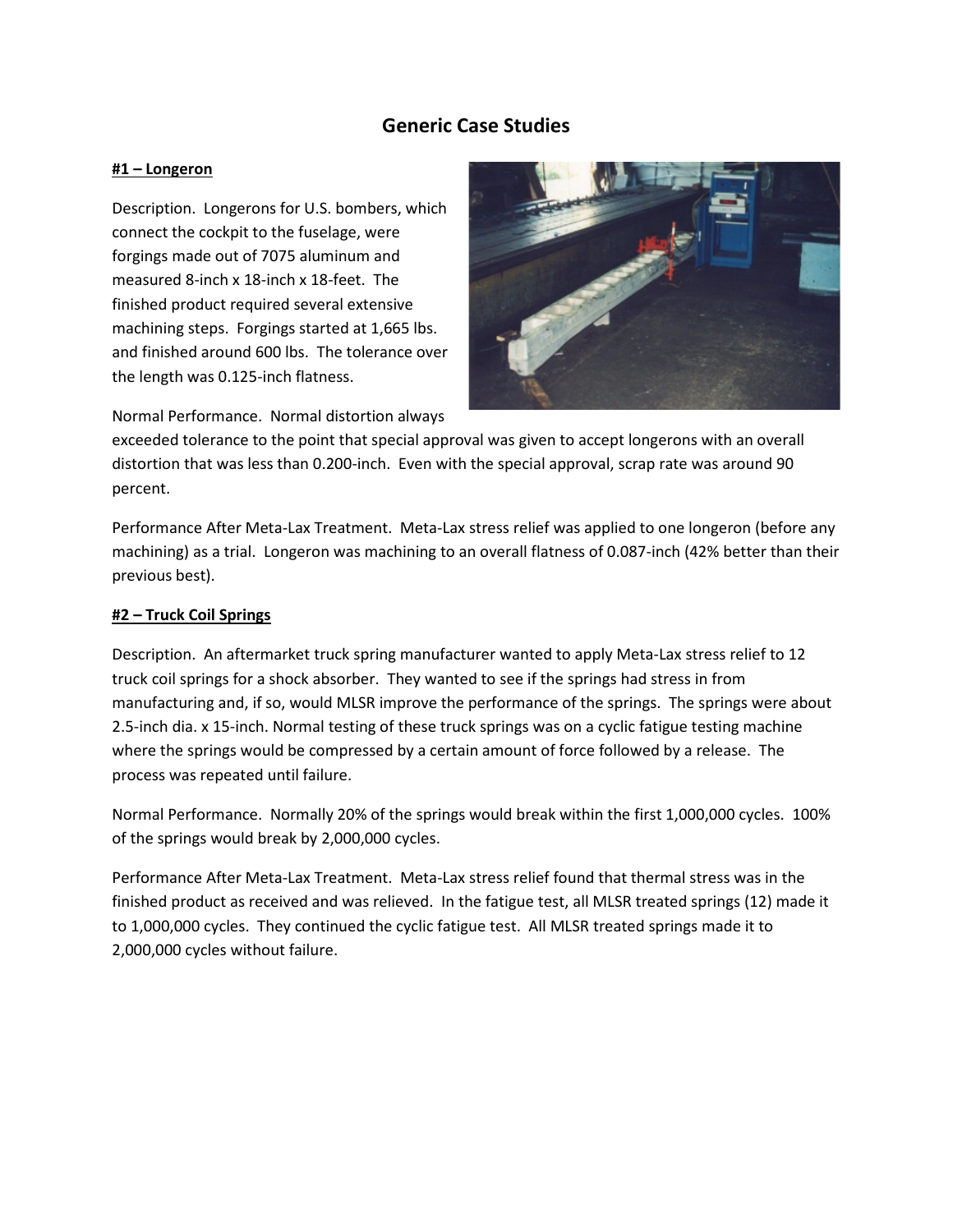# **#3 – Tank Turrets**

Description. The top part of a tank is the turret. This turret has several highly critical weld joints which directly affects the safety of the crew inside. These turrets would be subject to testing by means of applying ballistic hits directly on the welded joints.

Normal Performance. Upon one direct ballistic hit, the weld metal would be severely cracked, but the vehicle would be operational and the crew safe. Upon the second direct ballistic hit the tank would be ruin and the crew in danger.

Performance After Meta-Lax Treatment. Meta-Lax was applied during the welding of the turret (Meta-Lax Weld Conditioning). After the first direct ballistic hit there was no damage to the weld joint. Even after the second direct ballistic hit there were no damage. After the third direct hit there were fine cracks detected in some areas of the weld joint but was considerably less than after the first direct hit of a non-treated turret.

#### **#4 – Howitzer Frames**

Description. Welded frames for howitzer weapons.

Normal Performance. After welding, the frame would be flux checked for cracks. When cracks were found they were required to scarf out cracked area, reweld, and retest. Only when the weldment was crack-free was the frame allowed to continue through its manufacturing process. Heat treat stress relief was then applied to the crack-free frames. Following HTSR, the frames were again flux checked for cracks. The procedure was repeated in obtaining crack-free frames. Normal rework involved an average of seven repairs per frame in producing a final howitzer frame.

Performance After Meta-Lax Treatment. Meta-Lax Weld Conditioning was applied during the welding of 3 howitzer frames as part of the test. None of the MLWC treated frames had any cracks throughout the manufacturing expect for one which had a weld defect at the end of one weld pass.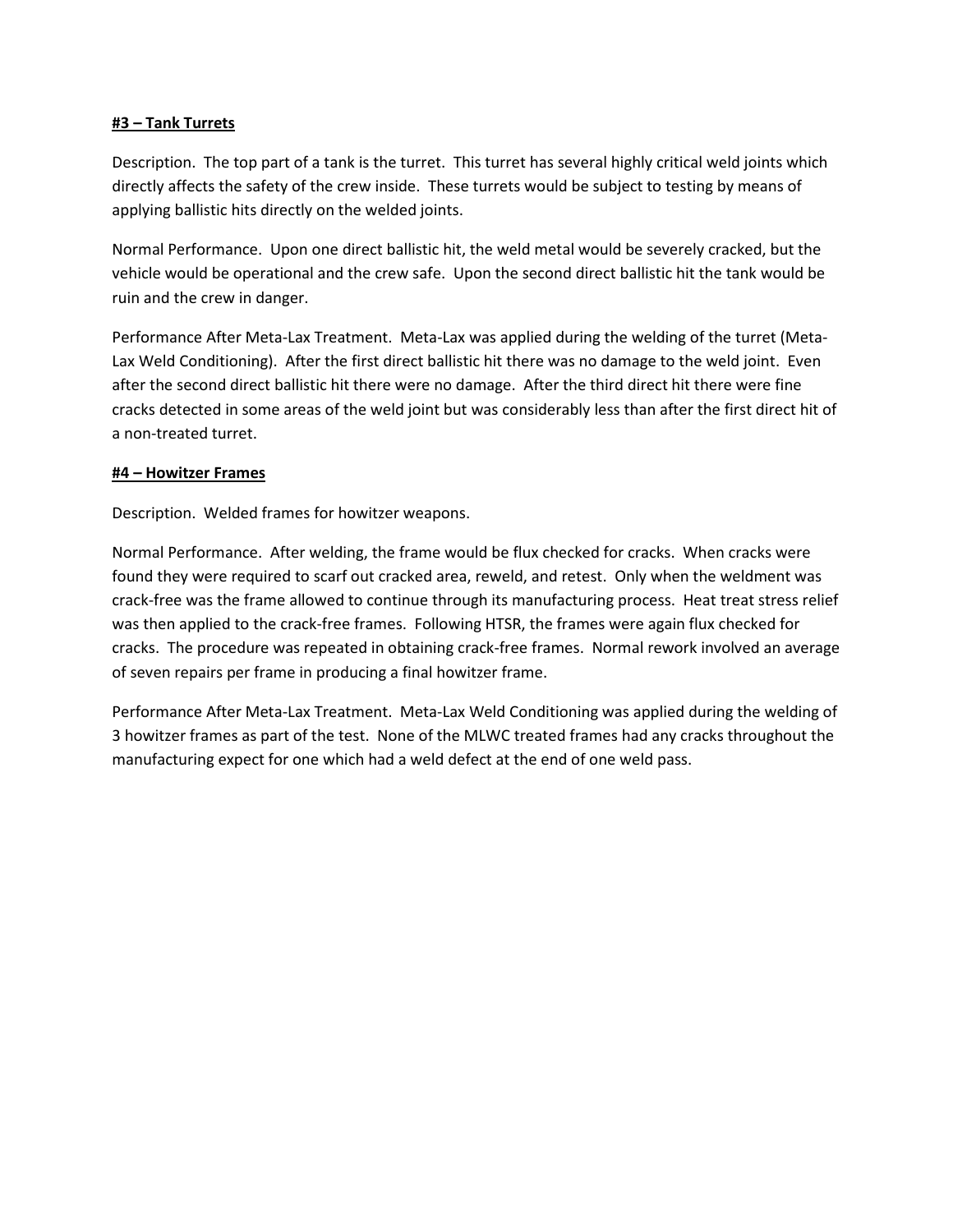#### **#5 – Fairwater Planes**

Description. A fairwater plane is the horizontal fin towards the top part of a submarine. The part is made out of HY80 steel and is hollow with tar like material filling the inside. Cracking frequently occurs and requires repair.

Normal Performance. The normal repair procedure required scarfing, preheating, and welding the cracked area. Yet reoccurring cracking within 24 hours would commonly



occur. Each repair cycle would normally take 1-2 shifts plus 24 hours for cooldown. Reoccurring cracking ranged between 20 to over 45 times per fairwater plane.

Performance After Meta-Lax Treatment. Meta-Lax was applied during welding (Meta-Lax Weld Conditioning) on two fairwater planes. The first one had already been welded forty times. MLWC was applied during welding and without preheating. After the 24 hour cooldown the fairwater plane was inspected and no cracks were found. MLWC was applied to a second fairwater which had just not yet been repair weld. After the first weld repair using MLWC there was a small crack identified. Following the second weld repair of that fairwater plane no cracks were found.

# **#6 Checking Fixture**

Description. Tubular weldment 16-feet long of 1020 hot rolled steel.

Normal Performance. Distortion from welding averaged 0.375-inch. Straightening was required to a tolerance of 0.100-inch. Distortion from machining averaged 0.010-inch.

Performance Following Meta-Lax Weld Conditioning. Checking fixture was welded



using MLWC. Distortion from welding averaged 0.050-inch (80% less than normal). No straightening needed. Distortion following milling was 0.0015-inch (85% less than normal).